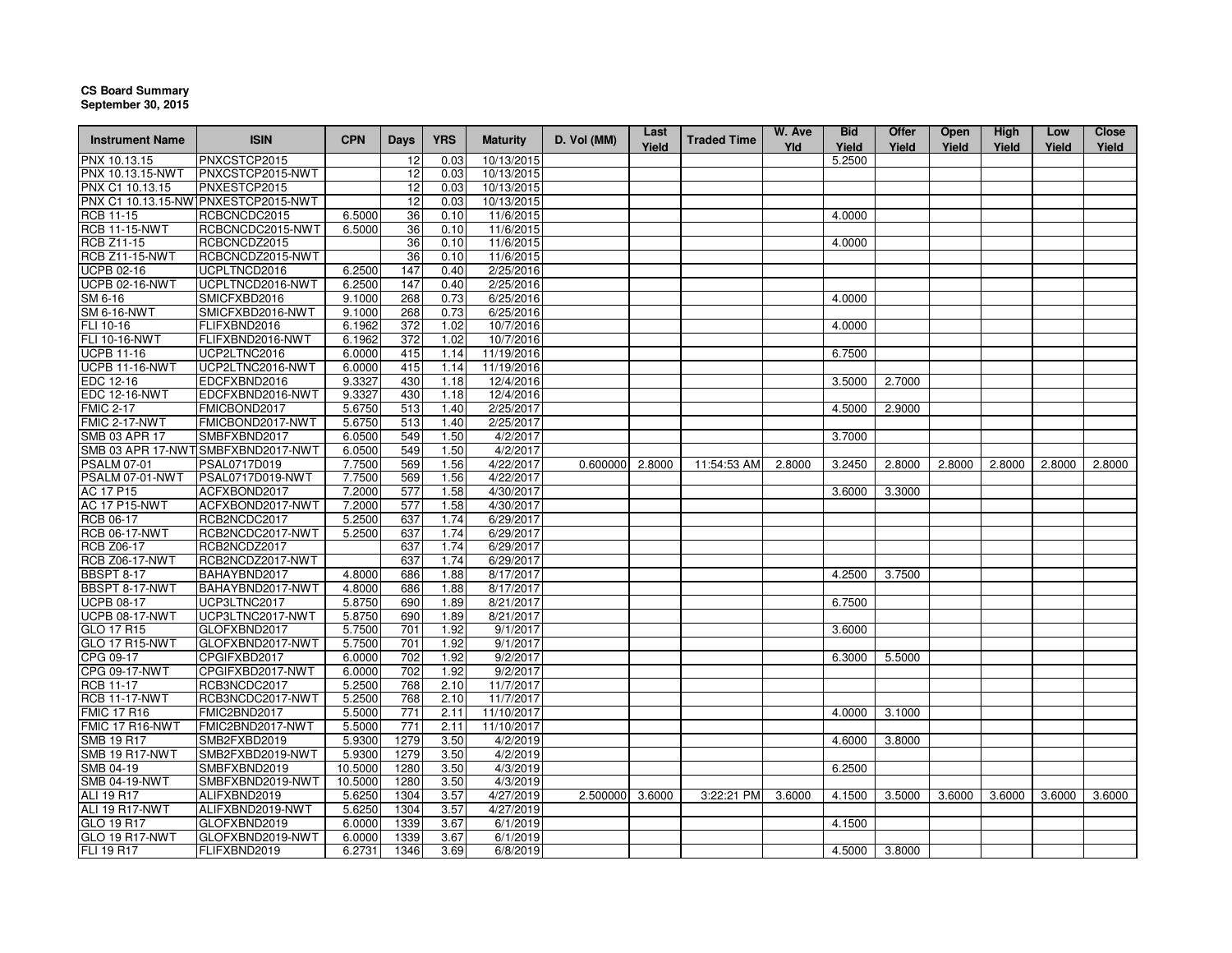| 1346<br>4.5000<br>3.8000<br>SM 19 R17<br>SMICFXBD2019<br>6.0000<br>1384<br>3.79<br>7/16/2019<br>SMICFXBD2019-NWT<br>3.79<br>7/16/2019<br>6.0000<br>1384<br>FMICBOND2019<br>5.7500<br>8/10/2019<br>6.2500<br>1409<br>3.86<br>5.7500<br>FMICBOND2019-NWT<br>1409<br>3.86<br>8/10/2019<br>JGS 08-19<br>JGSFXBND2019<br>5.2317<br>1426<br>3.90<br>8/27/2019<br>4.3500<br>3.8000<br><b>JGS 08-19-NWT</b><br>JGSFXBND2019-NWT<br>5.2317<br>1426<br>3.90<br>8/27/2019<br>4.4500<br>GTCFXBND2019<br>4.7106<br>1498<br>4.10<br>11/7/2019<br>GTCFXBND2019-NWT<br>11/7/2019<br>GTCAP 11-19-NWT<br>4.7106<br>1498<br>4.10<br><b>VLL 19 R17</b><br>VLLFXBND2019<br>5.6542<br>1500<br>4.11<br>11/9/2019<br>5.9000<br>VLLFXBND2019-NWT<br>1500<br>4.11<br>11/9/2019<br>5.6542<br>11/23/2019<br>AC 19 R16<br>ACFXBOND2019<br>5.4500<br>1514<br>4.15<br>4.1500<br>3.6000<br>AC 19 R16-NWT<br>11/23/2019<br>ACFXBOND2019-NWT<br>5.4500<br>1514<br>4.15<br>GTCAP 20 R17<br>4.8371<br>1610<br>4.41<br>2/27/2020<br>4.6000<br>4.0000<br>GTCFXBND2020<br>GTCAP 20 R17-NWT GTCFXBND2020-NWT<br>2/27/2020<br>4.8371<br>1610<br>4.41<br>SMPH 03-20<br>SMPHFXBD2020<br>5.1000<br>1613<br>4.42<br>3/1/2020<br>4.7000<br>4.0000<br>SMPH 03-20-NWT<br>SMPHFXBD2020-NWT<br>5.1000<br>1613<br>4.42<br>3/1/2020<br>6.6878<br>3/2/2020<br>6.8500<br>5.3500<br>CPG 20 R18<br>CPGIFXBD2020<br>1614<br>4.42<br>CPG 20 R18-NWT<br>CPGIFXBD2020-NWT<br>6.6878<br>1614<br>4.42<br>3/2/2020<br>MBT 04-20<br>MBTLTNCD2020<br>4.0000<br>1667<br>4.56<br>4/24/2020<br>EDC 20 R18<br>EDCFXBND2020<br>4.1583<br>4.59<br>5/3/2020<br>4.5750<br>1676<br>3.8000<br>EDC 20 R18-NWT<br>EDCFXBND2020-NWT<br>5/3/2020<br>4.1583<br>1676<br>4.59<br>PNB 06-20<br>PNBLTNCD2020<br>4.1250<br>1716<br>4.70<br>6/12/2020<br>4.1250<br><b>RCB 06-20</b><br>RCBLTNCD2020<br>1723<br>4.72<br>6/19/2020<br>GLO 20 R18<br>GLOFXBND2020<br>4.8875<br>1751<br>4.79<br>7/17/2020<br>8.500000<br>3.7750<br>3:15:47 PM<br>3.7750<br>4.8500<br>3.7000<br>3.7750<br>3.7750<br>3.7750<br>3.7750<br>GLO 20 R18-NWT<br>GLOFXBND2020-NWT<br>4.8875<br>1751<br>4.79<br>7/17/2020<br>8/22/2020<br>5.5000<br><b>SLTC 20 R18</b><br>SLTCFXBD2020<br>4.9925<br>1787<br>4.89<br>SLTC 20 R18-NWT<br>SLTCFXBD2020-NWT<br>4.9925<br>1787<br>4.89<br>8/22/2020<br>10/6/2020<br><b>BDO 10-20</b><br>BDO2LTNC2020<br>3.7500<br>1832<br>5.02<br>ALI 20 R19<br>4.6250<br>10/10/2020<br>4.3750<br>ALIFXBND2020<br>1836<br>5.03<br>3.7000<br>ALI 20 R19-NWT<br>ALIFXBND2020-NWT<br>4.6250<br>1836<br>5.03<br>10/10/2020<br>0.974000<br>11:41:25 AM<br>6.1500<br>5.8000<br><b>HOUSE 10-20</b><br>HOUSEFBD2020<br>6.2080<br>1842<br>5.04<br>10/16/2020<br>5.8000<br>5.8000<br>5.7000<br>5.8000<br>5.8000<br>5.8000<br>HOUSE 10-20-NWT<br>HOUSEFBD2020-NWT<br>6.2080<br>5.04<br>10/16/2020<br>1842<br>3.9553<br>4.4000<br>AEV 11-20<br>AEV2FXBD2020<br>4.4722<br>1863<br>5.10<br>11/6/2020<br>9.500000<br>3.9500<br>3:07:57 PM<br>3.8000<br>4.0000<br>4.0000<br>3.9500<br>3.9500<br><b>AEV 11-20-NWT</b><br>4.4722<br>11/6/2020<br>AEV2FXBD2020-NWT<br>1863<br>5.10<br>FLI 20 R19<br>FLIFXBND2020<br>4.8562<br>5.11<br>11/8/2020<br>0.050000<br>4.6000<br>2:46:27 PM<br>4.6000<br>4.7000<br>4.0000<br>4.6000<br>4.6000<br>4.6000<br>4.6000<br>1865<br><b>FLI 20 R19-NWT</b><br>11/8/2020<br>FLIFXBND2020-NWT<br>4.8562<br>1865<br>5.11<br>AEV 20 R19<br>AEVFXBND2020<br>4.4125<br>1878<br>5.14<br>11/21/2020<br>1.500000<br>4.5000<br>10:49:05 AM<br>4.2492<br>4.5500<br>4.1250<br>4.5000<br>4.1250<br>4.5000<br><b>AEV 20 R19-NWT</b><br>AEVFXBND2020-NWT<br>4.4125<br>1878<br>11/21/2020<br>5.14<br>MER 20 P19<br>MERFXBND2020<br>5.20<br>4.3750<br>1899<br>12/12/2020<br>15.740000<br>3.8000<br>3:30:39 PM<br>3.8166<br>4.4000<br>3.9050<br>3.9050<br>3.8000<br>3.8000<br><b>MER 20 P19-NWT</b><br>MERFXBND2020-NWT<br>4.3750<br>1899<br>5.20<br>12/12/2020<br>TEL 21 R19<br>TELFXBND2021<br>5.2250<br>1955<br>5.35<br>2/6/2021<br>4.6500<br>4.0000<br>TEL 21 R19-NWT<br>5.2250<br>1955<br>TELFXBND2021-NWT<br>5.35<br>2/6/2021<br>ABS 21 R19<br>ABSFXBND2021<br>5.3350<br>1959<br>5.36<br>2/10/2021<br>1.800000<br>5.0000<br>10:08:23 AM<br>5.0000<br>5.0000<br>5.0000<br>5.0000<br>5.0000<br>5.0000<br><b>ABS 21 R19-NWT</b><br>5.3350<br>5.36<br>ABSFXBND2021-NWT<br>1959<br>2/10/2021<br>ROCKFXBD2021<br>5.0932<br>5.38<br>4.6000<br>2:27:39 PM<br>4.6000<br>5.1000<br>4.6000<br>4.6000<br>4.6000<br>1964<br>2/15/2021<br>10.000000<br>4.6000<br>ROCK 21 R19-NWT<br>ROCKFXBD2021-NWT<br>5.0932<br>1964<br>5.38<br>2/15/2021<br>JGS 21 R19<br>JGSFXBND2021<br>5.2442<br>1976<br>5.41<br>2/27/2021<br>4.6500<br><b>JGS 21 R19-NWT</b><br>JGSFXBND2021-NWT<br>5.2442<br>1976<br>5.41<br>2/27/2021<br><b>MNTC 21 R19</b><br>4.6500<br>MNTCFXBD2021<br>5.0700<br>2008<br>5.50<br>3/31/2021<br>4.0500<br>MNTC 21 R19-NWT<br>MNTCFXBD2021-NWT<br>5.0700<br>2008<br>5.50<br>3/31/2021<br>SMB 21 R19<br>SMBFXBND2021<br>5.5000<br>2010<br>5.50<br>4.9000<br>4.1750<br>4/2/2021<br><b>SMB 21 R19-NWT</b><br>SMBFXBND2021-NWT<br>4/2/2021<br>5.5000<br>2010<br>5.50<br>5.9437<br>2047<br>5.60<br>5/9/2021<br>5.9000 | <b>Instrument Name</b> | <b>ISIN</b>      | <b>CPN</b> | <b>Days</b> | <b>YRS</b> | <b>Maturity</b> | D. Vol (MM) | Last<br>Yield | <b>Traded Time</b> | W. Ave<br>Yld | <b>Bid</b><br>Yield | Offer<br>Yield | Open<br>Yield | High<br>Yield | Low<br>Yield | <b>Close</b><br>Yield |
|---------------------------------------------------------------------------------------------------------------------------------------------------------------------------------------------------------------------------------------------------------------------------------------------------------------------------------------------------------------------------------------------------------------------------------------------------------------------------------------------------------------------------------------------------------------------------------------------------------------------------------------------------------------------------------------------------------------------------------------------------------------------------------------------------------------------------------------------------------------------------------------------------------------------------------------------------------------------------------------------------------------------------------------------------------------------------------------------------------------------------------------------------------------------------------------------------------------------------------------------------------------------------------------------------------------------------------------------------------------------------------------------------------------------------------------------------------------------------------------------------------------------------------------------------------------------------------------------------------------------------------------------------------------------------------------------------------------------------------------------------------------------------------------------------------------------------------------------------------------------------------------------------------------------------------------------------------------------------------------------------------------------------------------------------------------------------------------------------------------------------------------------------------------------------------------------------------------------------------------------------------------------------------------------------------------------------------------------------------------------------------------------------------------------------------------------------------------------------------------------------------------------------------------------------------------------------------------------------------------------------------------------------------------------------------------------------------------------------------------------------------------------------------------------------------------------------------------------------------------------------------------------------------------------------------------------------------------------------------------------------------------------------------------------------------------------------------------------------------------------------------------------------------------------------------------------------------------------------------------------------------------------------------------------------------------------------------------------------------------------------------------------------------------------------------------------------------------------------------------------------------------------------------------------------------------------------------------------------------------------------------------------------------------------------------------------------------------------------------------------------------------------------------------------------------------------------------------------------------------------------------------------------------------------------------------------------------------------------------------------------------------------------------------------------------------------------------------------------------------------------------------------------------------------------------------------------------------------------------------------------------------------------------------------------------------------------------------------------------------------------------------------------------------------------------------------------------------------------------------------------------------------------------------------------------------------------------------------------------------------------------------------------------------------------------------------------------------------------------------------------------------------------------------------------------------------------------------------------------------------------------------------------------------------------------------------------------------------------------------------------------------------------------------------------------------------------------------------------------------------|------------------------|------------------|------------|-------------|------------|-----------------|-------------|---------------|--------------------|---------------|---------------------|----------------|---------------|---------------|--------------|-----------------------|
|                                                                                                                                                                                                                                                                                                                                                                                                                                                                                                                                                                                                                                                                                                                                                                                                                                                                                                                                                                                                                                                                                                                                                                                                                                                                                                                                                                                                                                                                                                                                                                                                                                                                                                                                                                                                                                                                                                                                                                                                                                                                                                                                                                                                                                                                                                                                                                                                                                                                                                                                                                                                                                                                                                                                                                                                                                                                                                                                                                                                                                                                                                                                                                                                                                                                                                                                                                                                                                                                                                                                                                                                                                                                                                                                                                                                                                                                                                                                                                                                                                                                                                                                                                                                                                                                                                                                                                                                                                                                                                                                                                                                                                                                                                                                                                                                                                                                                                                                                                                                                                                                                                                     | <b>FLI 19 R17-NWT</b>  | FLIFXBND2019-NWT | 6.2731     |             | 3.69       | 6/8/2019        |             |               |                    |               |                     |                |               |               |              |                       |
|                                                                                                                                                                                                                                                                                                                                                                                                                                                                                                                                                                                                                                                                                                                                                                                                                                                                                                                                                                                                                                                                                                                                                                                                                                                                                                                                                                                                                                                                                                                                                                                                                                                                                                                                                                                                                                                                                                                                                                                                                                                                                                                                                                                                                                                                                                                                                                                                                                                                                                                                                                                                                                                                                                                                                                                                                                                                                                                                                                                                                                                                                                                                                                                                                                                                                                                                                                                                                                                                                                                                                                                                                                                                                                                                                                                                                                                                                                                                                                                                                                                                                                                                                                                                                                                                                                                                                                                                                                                                                                                                                                                                                                                                                                                                                                                                                                                                                                                                                                                                                                                                                                                     |                        |                  |            |             |            |                 |             |               |                    |               |                     |                |               |               |              |                       |
|                                                                                                                                                                                                                                                                                                                                                                                                                                                                                                                                                                                                                                                                                                                                                                                                                                                                                                                                                                                                                                                                                                                                                                                                                                                                                                                                                                                                                                                                                                                                                                                                                                                                                                                                                                                                                                                                                                                                                                                                                                                                                                                                                                                                                                                                                                                                                                                                                                                                                                                                                                                                                                                                                                                                                                                                                                                                                                                                                                                                                                                                                                                                                                                                                                                                                                                                                                                                                                                                                                                                                                                                                                                                                                                                                                                                                                                                                                                                                                                                                                                                                                                                                                                                                                                                                                                                                                                                                                                                                                                                                                                                                                                                                                                                                                                                                                                                                                                                                                                                                                                                                                                     | <b>SM 19 R17-NWT</b>   |                  |            |             |            |                 |             |               |                    |               |                     |                |               |               |              |                       |
|                                                                                                                                                                                                                                                                                                                                                                                                                                                                                                                                                                                                                                                                                                                                                                                                                                                                                                                                                                                                                                                                                                                                                                                                                                                                                                                                                                                                                                                                                                                                                                                                                                                                                                                                                                                                                                                                                                                                                                                                                                                                                                                                                                                                                                                                                                                                                                                                                                                                                                                                                                                                                                                                                                                                                                                                                                                                                                                                                                                                                                                                                                                                                                                                                                                                                                                                                                                                                                                                                                                                                                                                                                                                                                                                                                                                                                                                                                                                                                                                                                                                                                                                                                                                                                                                                                                                                                                                                                                                                                                                                                                                                                                                                                                                                                                                                                                                                                                                                                                                                                                                                                                     | <b>FMIC 19 R17</b>     |                  |            |             |            |                 |             |               |                    |               |                     |                |               |               |              |                       |
|                                                                                                                                                                                                                                                                                                                                                                                                                                                                                                                                                                                                                                                                                                                                                                                                                                                                                                                                                                                                                                                                                                                                                                                                                                                                                                                                                                                                                                                                                                                                                                                                                                                                                                                                                                                                                                                                                                                                                                                                                                                                                                                                                                                                                                                                                                                                                                                                                                                                                                                                                                                                                                                                                                                                                                                                                                                                                                                                                                                                                                                                                                                                                                                                                                                                                                                                                                                                                                                                                                                                                                                                                                                                                                                                                                                                                                                                                                                                                                                                                                                                                                                                                                                                                                                                                                                                                                                                                                                                                                                                                                                                                                                                                                                                                                                                                                                                                                                                                                                                                                                                                                                     | FMIC 19 R17-NWT        |                  |            |             |            |                 |             |               |                    |               |                     |                |               |               |              |                       |
|                                                                                                                                                                                                                                                                                                                                                                                                                                                                                                                                                                                                                                                                                                                                                                                                                                                                                                                                                                                                                                                                                                                                                                                                                                                                                                                                                                                                                                                                                                                                                                                                                                                                                                                                                                                                                                                                                                                                                                                                                                                                                                                                                                                                                                                                                                                                                                                                                                                                                                                                                                                                                                                                                                                                                                                                                                                                                                                                                                                                                                                                                                                                                                                                                                                                                                                                                                                                                                                                                                                                                                                                                                                                                                                                                                                                                                                                                                                                                                                                                                                                                                                                                                                                                                                                                                                                                                                                                                                                                                                                                                                                                                                                                                                                                                                                                                                                                                                                                                                                                                                                                                                     |                        |                  |            |             |            |                 |             |               |                    |               |                     |                |               |               |              |                       |
|                                                                                                                                                                                                                                                                                                                                                                                                                                                                                                                                                                                                                                                                                                                                                                                                                                                                                                                                                                                                                                                                                                                                                                                                                                                                                                                                                                                                                                                                                                                                                                                                                                                                                                                                                                                                                                                                                                                                                                                                                                                                                                                                                                                                                                                                                                                                                                                                                                                                                                                                                                                                                                                                                                                                                                                                                                                                                                                                                                                                                                                                                                                                                                                                                                                                                                                                                                                                                                                                                                                                                                                                                                                                                                                                                                                                                                                                                                                                                                                                                                                                                                                                                                                                                                                                                                                                                                                                                                                                                                                                                                                                                                                                                                                                                                                                                                                                                                                                                                                                                                                                                                                     |                        |                  |            |             |            |                 |             |               |                    |               |                     |                |               |               |              |                       |
|                                                                                                                                                                                                                                                                                                                                                                                                                                                                                                                                                                                                                                                                                                                                                                                                                                                                                                                                                                                                                                                                                                                                                                                                                                                                                                                                                                                                                                                                                                                                                                                                                                                                                                                                                                                                                                                                                                                                                                                                                                                                                                                                                                                                                                                                                                                                                                                                                                                                                                                                                                                                                                                                                                                                                                                                                                                                                                                                                                                                                                                                                                                                                                                                                                                                                                                                                                                                                                                                                                                                                                                                                                                                                                                                                                                                                                                                                                                                                                                                                                                                                                                                                                                                                                                                                                                                                                                                                                                                                                                                                                                                                                                                                                                                                                                                                                                                                                                                                                                                                                                                                                                     | GTCAP 11-19            |                  |            |             |            |                 |             |               |                    |               |                     |                |               |               |              |                       |
|                                                                                                                                                                                                                                                                                                                                                                                                                                                                                                                                                                                                                                                                                                                                                                                                                                                                                                                                                                                                                                                                                                                                                                                                                                                                                                                                                                                                                                                                                                                                                                                                                                                                                                                                                                                                                                                                                                                                                                                                                                                                                                                                                                                                                                                                                                                                                                                                                                                                                                                                                                                                                                                                                                                                                                                                                                                                                                                                                                                                                                                                                                                                                                                                                                                                                                                                                                                                                                                                                                                                                                                                                                                                                                                                                                                                                                                                                                                                                                                                                                                                                                                                                                                                                                                                                                                                                                                                                                                                                                                                                                                                                                                                                                                                                                                                                                                                                                                                                                                                                                                                                                                     |                        |                  |            |             |            |                 |             |               |                    |               |                     |                |               |               |              |                       |
|                                                                                                                                                                                                                                                                                                                                                                                                                                                                                                                                                                                                                                                                                                                                                                                                                                                                                                                                                                                                                                                                                                                                                                                                                                                                                                                                                                                                                                                                                                                                                                                                                                                                                                                                                                                                                                                                                                                                                                                                                                                                                                                                                                                                                                                                                                                                                                                                                                                                                                                                                                                                                                                                                                                                                                                                                                                                                                                                                                                                                                                                                                                                                                                                                                                                                                                                                                                                                                                                                                                                                                                                                                                                                                                                                                                                                                                                                                                                                                                                                                                                                                                                                                                                                                                                                                                                                                                                                                                                                                                                                                                                                                                                                                                                                                                                                                                                                                                                                                                                                                                                                                                     |                        |                  |            |             |            |                 |             |               |                    |               |                     |                |               |               |              |                       |
|                                                                                                                                                                                                                                                                                                                                                                                                                                                                                                                                                                                                                                                                                                                                                                                                                                                                                                                                                                                                                                                                                                                                                                                                                                                                                                                                                                                                                                                                                                                                                                                                                                                                                                                                                                                                                                                                                                                                                                                                                                                                                                                                                                                                                                                                                                                                                                                                                                                                                                                                                                                                                                                                                                                                                                                                                                                                                                                                                                                                                                                                                                                                                                                                                                                                                                                                                                                                                                                                                                                                                                                                                                                                                                                                                                                                                                                                                                                                                                                                                                                                                                                                                                                                                                                                                                                                                                                                                                                                                                                                                                                                                                                                                                                                                                                                                                                                                                                                                                                                                                                                                                                     | VLL 19 R17-NWT         |                  |            |             |            |                 |             |               |                    |               |                     |                |               |               |              |                       |
|                                                                                                                                                                                                                                                                                                                                                                                                                                                                                                                                                                                                                                                                                                                                                                                                                                                                                                                                                                                                                                                                                                                                                                                                                                                                                                                                                                                                                                                                                                                                                                                                                                                                                                                                                                                                                                                                                                                                                                                                                                                                                                                                                                                                                                                                                                                                                                                                                                                                                                                                                                                                                                                                                                                                                                                                                                                                                                                                                                                                                                                                                                                                                                                                                                                                                                                                                                                                                                                                                                                                                                                                                                                                                                                                                                                                                                                                                                                                                                                                                                                                                                                                                                                                                                                                                                                                                                                                                                                                                                                                                                                                                                                                                                                                                                                                                                                                                                                                                                                                                                                                                                                     |                        |                  |            |             |            |                 |             |               |                    |               |                     |                |               |               |              |                       |
|                                                                                                                                                                                                                                                                                                                                                                                                                                                                                                                                                                                                                                                                                                                                                                                                                                                                                                                                                                                                                                                                                                                                                                                                                                                                                                                                                                                                                                                                                                                                                                                                                                                                                                                                                                                                                                                                                                                                                                                                                                                                                                                                                                                                                                                                                                                                                                                                                                                                                                                                                                                                                                                                                                                                                                                                                                                                                                                                                                                                                                                                                                                                                                                                                                                                                                                                                                                                                                                                                                                                                                                                                                                                                                                                                                                                                                                                                                                                                                                                                                                                                                                                                                                                                                                                                                                                                                                                                                                                                                                                                                                                                                                                                                                                                                                                                                                                                                                                                                                                                                                                                                                     |                        |                  |            |             |            |                 |             |               |                    |               |                     |                |               |               |              |                       |
|                                                                                                                                                                                                                                                                                                                                                                                                                                                                                                                                                                                                                                                                                                                                                                                                                                                                                                                                                                                                                                                                                                                                                                                                                                                                                                                                                                                                                                                                                                                                                                                                                                                                                                                                                                                                                                                                                                                                                                                                                                                                                                                                                                                                                                                                                                                                                                                                                                                                                                                                                                                                                                                                                                                                                                                                                                                                                                                                                                                                                                                                                                                                                                                                                                                                                                                                                                                                                                                                                                                                                                                                                                                                                                                                                                                                                                                                                                                                                                                                                                                                                                                                                                                                                                                                                                                                                                                                                                                                                                                                                                                                                                                                                                                                                                                                                                                                                                                                                                                                                                                                                                                     |                        |                  |            |             |            |                 |             |               |                    |               |                     |                |               |               |              |                       |
|                                                                                                                                                                                                                                                                                                                                                                                                                                                                                                                                                                                                                                                                                                                                                                                                                                                                                                                                                                                                                                                                                                                                                                                                                                                                                                                                                                                                                                                                                                                                                                                                                                                                                                                                                                                                                                                                                                                                                                                                                                                                                                                                                                                                                                                                                                                                                                                                                                                                                                                                                                                                                                                                                                                                                                                                                                                                                                                                                                                                                                                                                                                                                                                                                                                                                                                                                                                                                                                                                                                                                                                                                                                                                                                                                                                                                                                                                                                                                                                                                                                                                                                                                                                                                                                                                                                                                                                                                                                                                                                                                                                                                                                                                                                                                                                                                                                                                                                                                                                                                                                                                                                     |                        |                  |            |             |            |                 |             |               |                    |               |                     |                |               |               |              |                       |
|                                                                                                                                                                                                                                                                                                                                                                                                                                                                                                                                                                                                                                                                                                                                                                                                                                                                                                                                                                                                                                                                                                                                                                                                                                                                                                                                                                                                                                                                                                                                                                                                                                                                                                                                                                                                                                                                                                                                                                                                                                                                                                                                                                                                                                                                                                                                                                                                                                                                                                                                                                                                                                                                                                                                                                                                                                                                                                                                                                                                                                                                                                                                                                                                                                                                                                                                                                                                                                                                                                                                                                                                                                                                                                                                                                                                                                                                                                                                                                                                                                                                                                                                                                                                                                                                                                                                                                                                                                                                                                                                                                                                                                                                                                                                                                                                                                                                                                                                                                                                                                                                                                                     |                        |                  |            |             |            |                 |             |               |                    |               |                     |                |               |               |              |                       |
|                                                                                                                                                                                                                                                                                                                                                                                                                                                                                                                                                                                                                                                                                                                                                                                                                                                                                                                                                                                                                                                                                                                                                                                                                                                                                                                                                                                                                                                                                                                                                                                                                                                                                                                                                                                                                                                                                                                                                                                                                                                                                                                                                                                                                                                                                                                                                                                                                                                                                                                                                                                                                                                                                                                                                                                                                                                                                                                                                                                                                                                                                                                                                                                                                                                                                                                                                                                                                                                                                                                                                                                                                                                                                                                                                                                                                                                                                                                                                                                                                                                                                                                                                                                                                                                                                                                                                                                                                                                                                                                                                                                                                                                                                                                                                                                                                                                                                                                                                                                                                                                                                                                     |                        |                  |            |             |            |                 |             |               |                    |               |                     |                |               |               |              |                       |
|                                                                                                                                                                                                                                                                                                                                                                                                                                                                                                                                                                                                                                                                                                                                                                                                                                                                                                                                                                                                                                                                                                                                                                                                                                                                                                                                                                                                                                                                                                                                                                                                                                                                                                                                                                                                                                                                                                                                                                                                                                                                                                                                                                                                                                                                                                                                                                                                                                                                                                                                                                                                                                                                                                                                                                                                                                                                                                                                                                                                                                                                                                                                                                                                                                                                                                                                                                                                                                                                                                                                                                                                                                                                                                                                                                                                                                                                                                                                                                                                                                                                                                                                                                                                                                                                                                                                                                                                                                                                                                                                                                                                                                                                                                                                                                                                                                                                                                                                                                                                                                                                                                                     |                        |                  |            |             |            |                 |             |               |                    |               |                     |                |               |               |              |                       |
|                                                                                                                                                                                                                                                                                                                                                                                                                                                                                                                                                                                                                                                                                                                                                                                                                                                                                                                                                                                                                                                                                                                                                                                                                                                                                                                                                                                                                                                                                                                                                                                                                                                                                                                                                                                                                                                                                                                                                                                                                                                                                                                                                                                                                                                                                                                                                                                                                                                                                                                                                                                                                                                                                                                                                                                                                                                                                                                                                                                                                                                                                                                                                                                                                                                                                                                                                                                                                                                                                                                                                                                                                                                                                                                                                                                                                                                                                                                                                                                                                                                                                                                                                                                                                                                                                                                                                                                                                                                                                                                                                                                                                                                                                                                                                                                                                                                                                                                                                                                                                                                                                                                     |                        |                  |            |             |            |                 |             |               |                    |               |                     |                |               |               |              |                       |
|                                                                                                                                                                                                                                                                                                                                                                                                                                                                                                                                                                                                                                                                                                                                                                                                                                                                                                                                                                                                                                                                                                                                                                                                                                                                                                                                                                                                                                                                                                                                                                                                                                                                                                                                                                                                                                                                                                                                                                                                                                                                                                                                                                                                                                                                                                                                                                                                                                                                                                                                                                                                                                                                                                                                                                                                                                                                                                                                                                                                                                                                                                                                                                                                                                                                                                                                                                                                                                                                                                                                                                                                                                                                                                                                                                                                                                                                                                                                                                                                                                                                                                                                                                                                                                                                                                                                                                                                                                                                                                                                                                                                                                                                                                                                                                                                                                                                                                                                                                                                                                                                                                                     |                        |                  |            |             |            |                 |             |               |                    |               |                     |                |               |               |              |                       |
|                                                                                                                                                                                                                                                                                                                                                                                                                                                                                                                                                                                                                                                                                                                                                                                                                                                                                                                                                                                                                                                                                                                                                                                                                                                                                                                                                                                                                                                                                                                                                                                                                                                                                                                                                                                                                                                                                                                                                                                                                                                                                                                                                                                                                                                                                                                                                                                                                                                                                                                                                                                                                                                                                                                                                                                                                                                                                                                                                                                                                                                                                                                                                                                                                                                                                                                                                                                                                                                                                                                                                                                                                                                                                                                                                                                                                                                                                                                                                                                                                                                                                                                                                                                                                                                                                                                                                                                                                                                                                                                                                                                                                                                                                                                                                                                                                                                                                                                                                                                                                                                                                                                     |                        |                  |            |             |            |                 |             |               |                    |               |                     |                |               |               |              |                       |
|                                                                                                                                                                                                                                                                                                                                                                                                                                                                                                                                                                                                                                                                                                                                                                                                                                                                                                                                                                                                                                                                                                                                                                                                                                                                                                                                                                                                                                                                                                                                                                                                                                                                                                                                                                                                                                                                                                                                                                                                                                                                                                                                                                                                                                                                                                                                                                                                                                                                                                                                                                                                                                                                                                                                                                                                                                                                                                                                                                                                                                                                                                                                                                                                                                                                                                                                                                                                                                                                                                                                                                                                                                                                                                                                                                                                                                                                                                                                                                                                                                                                                                                                                                                                                                                                                                                                                                                                                                                                                                                                                                                                                                                                                                                                                                                                                                                                                                                                                                                                                                                                                                                     |                        |                  |            |             |            |                 |             |               |                    |               |                     |                |               |               |              |                       |
|                                                                                                                                                                                                                                                                                                                                                                                                                                                                                                                                                                                                                                                                                                                                                                                                                                                                                                                                                                                                                                                                                                                                                                                                                                                                                                                                                                                                                                                                                                                                                                                                                                                                                                                                                                                                                                                                                                                                                                                                                                                                                                                                                                                                                                                                                                                                                                                                                                                                                                                                                                                                                                                                                                                                                                                                                                                                                                                                                                                                                                                                                                                                                                                                                                                                                                                                                                                                                                                                                                                                                                                                                                                                                                                                                                                                                                                                                                                                                                                                                                                                                                                                                                                                                                                                                                                                                                                                                                                                                                                                                                                                                                                                                                                                                                                                                                                                                                                                                                                                                                                                                                                     |                        |                  |            |             |            |                 |             |               |                    |               |                     |                |               |               |              |                       |
|                                                                                                                                                                                                                                                                                                                                                                                                                                                                                                                                                                                                                                                                                                                                                                                                                                                                                                                                                                                                                                                                                                                                                                                                                                                                                                                                                                                                                                                                                                                                                                                                                                                                                                                                                                                                                                                                                                                                                                                                                                                                                                                                                                                                                                                                                                                                                                                                                                                                                                                                                                                                                                                                                                                                                                                                                                                                                                                                                                                                                                                                                                                                                                                                                                                                                                                                                                                                                                                                                                                                                                                                                                                                                                                                                                                                                                                                                                                                                                                                                                                                                                                                                                                                                                                                                                                                                                                                                                                                                                                                                                                                                                                                                                                                                                                                                                                                                                                                                                                                                                                                                                                     |                        |                  |            |             |            |                 |             |               |                    |               |                     |                |               |               |              |                       |
|                                                                                                                                                                                                                                                                                                                                                                                                                                                                                                                                                                                                                                                                                                                                                                                                                                                                                                                                                                                                                                                                                                                                                                                                                                                                                                                                                                                                                                                                                                                                                                                                                                                                                                                                                                                                                                                                                                                                                                                                                                                                                                                                                                                                                                                                                                                                                                                                                                                                                                                                                                                                                                                                                                                                                                                                                                                                                                                                                                                                                                                                                                                                                                                                                                                                                                                                                                                                                                                                                                                                                                                                                                                                                                                                                                                                                                                                                                                                                                                                                                                                                                                                                                                                                                                                                                                                                                                                                                                                                                                                                                                                                                                                                                                                                                                                                                                                                                                                                                                                                                                                                                                     |                        |                  |            |             |            |                 |             |               |                    |               |                     |                |               |               |              |                       |
|                                                                                                                                                                                                                                                                                                                                                                                                                                                                                                                                                                                                                                                                                                                                                                                                                                                                                                                                                                                                                                                                                                                                                                                                                                                                                                                                                                                                                                                                                                                                                                                                                                                                                                                                                                                                                                                                                                                                                                                                                                                                                                                                                                                                                                                                                                                                                                                                                                                                                                                                                                                                                                                                                                                                                                                                                                                                                                                                                                                                                                                                                                                                                                                                                                                                                                                                                                                                                                                                                                                                                                                                                                                                                                                                                                                                                                                                                                                                                                                                                                                                                                                                                                                                                                                                                                                                                                                                                                                                                                                                                                                                                                                                                                                                                                                                                                                                                                                                                                                                                                                                                                                     |                        |                  |            |             |            |                 |             |               |                    |               |                     |                |               |               |              |                       |
|                                                                                                                                                                                                                                                                                                                                                                                                                                                                                                                                                                                                                                                                                                                                                                                                                                                                                                                                                                                                                                                                                                                                                                                                                                                                                                                                                                                                                                                                                                                                                                                                                                                                                                                                                                                                                                                                                                                                                                                                                                                                                                                                                                                                                                                                                                                                                                                                                                                                                                                                                                                                                                                                                                                                                                                                                                                                                                                                                                                                                                                                                                                                                                                                                                                                                                                                                                                                                                                                                                                                                                                                                                                                                                                                                                                                                                                                                                                                                                                                                                                                                                                                                                                                                                                                                                                                                                                                                                                                                                                                                                                                                                                                                                                                                                                                                                                                                                                                                                                                                                                                                                                     |                        |                  |            |             |            |                 |             |               |                    |               |                     |                |               |               |              |                       |
|                                                                                                                                                                                                                                                                                                                                                                                                                                                                                                                                                                                                                                                                                                                                                                                                                                                                                                                                                                                                                                                                                                                                                                                                                                                                                                                                                                                                                                                                                                                                                                                                                                                                                                                                                                                                                                                                                                                                                                                                                                                                                                                                                                                                                                                                                                                                                                                                                                                                                                                                                                                                                                                                                                                                                                                                                                                                                                                                                                                                                                                                                                                                                                                                                                                                                                                                                                                                                                                                                                                                                                                                                                                                                                                                                                                                                                                                                                                                                                                                                                                                                                                                                                                                                                                                                                                                                                                                                                                                                                                                                                                                                                                                                                                                                                                                                                                                                                                                                                                                                                                                                                                     |                        |                  |            |             |            |                 |             |               |                    |               |                     |                |               |               |              |                       |
|                                                                                                                                                                                                                                                                                                                                                                                                                                                                                                                                                                                                                                                                                                                                                                                                                                                                                                                                                                                                                                                                                                                                                                                                                                                                                                                                                                                                                                                                                                                                                                                                                                                                                                                                                                                                                                                                                                                                                                                                                                                                                                                                                                                                                                                                                                                                                                                                                                                                                                                                                                                                                                                                                                                                                                                                                                                                                                                                                                                                                                                                                                                                                                                                                                                                                                                                                                                                                                                                                                                                                                                                                                                                                                                                                                                                                                                                                                                                                                                                                                                                                                                                                                                                                                                                                                                                                                                                                                                                                                                                                                                                                                                                                                                                                                                                                                                                                                                                                                                                                                                                                                                     |                        |                  |            |             |            |                 |             |               |                    |               |                     |                |               |               |              |                       |
|                                                                                                                                                                                                                                                                                                                                                                                                                                                                                                                                                                                                                                                                                                                                                                                                                                                                                                                                                                                                                                                                                                                                                                                                                                                                                                                                                                                                                                                                                                                                                                                                                                                                                                                                                                                                                                                                                                                                                                                                                                                                                                                                                                                                                                                                                                                                                                                                                                                                                                                                                                                                                                                                                                                                                                                                                                                                                                                                                                                                                                                                                                                                                                                                                                                                                                                                                                                                                                                                                                                                                                                                                                                                                                                                                                                                                                                                                                                                                                                                                                                                                                                                                                                                                                                                                                                                                                                                                                                                                                                                                                                                                                                                                                                                                                                                                                                                                                                                                                                                                                                                                                                     |                        |                  |            |             |            |                 |             |               |                    |               |                     |                |               |               |              |                       |
|                                                                                                                                                                                                                                                                                                                                                                                                                                                                                                                                                                                                                                                                                                                                                                                                                                                                                                                                                                                                                                                                                                                                                                                                                                                                                                                                                                                                                                                                                                                                                                                                                                                                                                                                                                                                                                                                                                                                                                                                                                                                                                                                                                                                                                                                                                                                                                                                                                                                                                                                                                                                                                                                                                                                                                                                                                                                                                                                                                                                                                                                                                                                                                                                                                                                                                                                                                                                                                                                                                                                                                                                                                                                                                                                                                                                                                                                                                                                                                                                                                                                                                                                                                                                                                                                                                                                                                                                                                                                                                                                                                                                                                                                                                                                                                                                                                                                                                                                                                                                                                                                                                                     |                        |                  |            |             |            |                 |             |               |                    |               |                     |                |               |               |              |                       |
|                                                                                                                                                                                                                                                                                                                                                                                                                                                                                                                                                                                                                                                                                                                                                                                                                                                                                                                                                                                                                                                                                                                                                                                                                                                                                                                                                                                                                                                                                                                                                                                                                                                                                                                                                                                                                                                                                                                                                                                                                                                                                                                                                                                                                                                                                                                                                                                                                                                                                                                                                                                                                                                                                                                                                                                                                                                                                                                                                                                                                                                                                                                                                                                                                                                                                                                                                                                                                                                                                                                                                                                                                                                                                                                                                                                                                                                                                                                                                                                                                                                                                                                                                                                                                                                                                                                                                                                                                                                                                                                                                                                                                                                                                                                                                                                                                                                                                                                                                                                                                                                                                                                     |                        |                  |            |             |            |                 |             |               |                    |               |                     |                |               |               |              |                       |
|                                                                                                                                                                                                                                                                                                                                                                                                                                                                                                                                                                                                                                                                                                                                                                                                                                                                                                                                                                                                                                                                                                                                                                                                                                                                                                                                                                                                                                                                                                                                                                                                                                                                                                                                                                                                                                                                                                                                                                                                                                                                                                                                                                                                                                                                                                                                                                                                                                                                                                                                                                                                                                                                                                                                                                                                                                                                                                                                                                                                                                                                                                                                                                                                                                                                                                                                                                                                                                                                                                                                                                                                                                                                                                                                                                                                                                                                                                                                                                                                                                                                                                                                                                                                                                                                                                                                                                                                                                                                                                                                                                                                                                                                                                                                                                                                                                                                                                                                                                                                                                                                                                                     |                        |                  |            |             |            |                 |             |               |                    |               |                     |                |               |               |              |                       |
|                                                                                                                                                                                                                                                                                                                                                                                                                                                                                                                                                                                                                                                                                                                                                                                                                                                                                                                                                                                                                                                                                                                                                                                                                                                                                                                                                                                                                                                                                                                                                                                                                                                                                                                                                                                                                                                                                                                                                                                                                                                                                                                                                                                                                                                                                                                                                                                                                                                                                                                                                                                                                                                                                                                                                                                                                                                                                                                                                                                                                                                                                                                                                                                                                                                                                                                                                                                                                                                                                                                                                                                                                                                                                                                                                                                                                                                                                                                                                                                                                                                                                                                                                                                                                                                                                                                                                                                                                                                                                                                                                                                                                                                                                                                                                                                                                                                                                                                                                                                                                                                                                                                     |                        |                  |            |             |            |                 |             |               |                    |               |                     |                |               |               |              |                       |
|                                                                                                                                                                                                                                                                                                                                                                                                                                                                                                                                                                                                                                                                                                                                                                                                                                                                                                                                                                                                                                                                                                                                                                                                                                                                                                                                                                                                                                                                                                                                                                                                                                                                                                                                                                                                                                                                                                                                                                                                                                                                                                                                                                                                                                                                                                                                                                                                                                                                                                                                                                                                                                                                                                                                                                                                                                                                                                                                                                                                                                                                                                                                                                                                                                                                                                                                                                                                                                                                                                                                                                                                                                                                                                                                                                                                                                                                                                                                                                                                                                                                                                                                                                                                                                                                                                                                                                                                                                                                                                                                                                                                                                                                                                                                                                                                                                                                                                                                                                                                                                                                                                                     |                        |                  |            |             |            |                 |             |               |                    |               |                     |                |               |               |              |                       |
|                                                                                                                                                                                                                                                                                                                                                                                                                                                                                                                                                                                                                                                                                                                                                                                                                                                                                                                                                                                                                                                                                                                                                                                                                                                                                                                                                                                                                                                                                                                                                                                                                                                                                                                                                                                                                                                                                                                                                                                                                                                                                                                                                                                                                                                                                                                                                                                                                                                                                                                                                                                                                                                                                                                                                                                                                                                                                                                                                                                                                                                                                                                                                                                                                                                                                                                                                                                                                                                                                                                                                                                                                                                                                                                                                                                                                                                                                                                                                                                                                                                                                                                                                                                                                                                                                                                                                                                                                                                                                                                                                                                                                                                                                                                                                                                                                                                                                                                                                                                                                                                                                                                     |                        |                  |            |             |            |                 |             |               |                    |               |                     |                |               |               |              |                       |
|                                                                                                                                                                                                                                                                                                                                                                                                                                                                                                                                                                                                                                                                                                                                                                                                                                                                                                                                                                                                                                                                                                                                                                                                                                                                                                                                                                                                                                                                                                                                                                                                                                                                                                                                                                                                                                                                                                                                                                                                                                                                                                                                                                                                                                                                                                                                                                                                                                                                                                                                                                                                                                                                                                                                                                                                                                                                                                                                                                                                                                                                                                                                                                                                                                                                                                                                                                                                                                                                                                                                                                                                                                                                                                                                                                                                                                                                                                                                                                                                                                                                                                                                                                                                                                                                                                                                                                                                                                                                                                                                                                                                                                                                                                                                                                                                                                                                                                                                                                                                                                                                                                                     |                        |                  |            |             |            |                 |             |               |                    |               |                     |                |               |               |              |                       |
|                                                                                                                                                                                                                                                                                                                                                                                                                                                                                                                                                                                                                                                                                                                                                                                                                                                                                                                                                                                                                                                                                                                                                                                                                                                                                                                                                                                                                                                                                                                                                                                                                                                                                                                                                                                                                                                                                                                                                                                                                                                                                                                                                                                                                                                                                                                                                                                                                                                                                                                                                                                                                                                                                                                                                                                                                                                                                                                                                                                                                                                                                                                                                                                                                                                                                                                                                                                                                                                                                                                                                                                                                                                                                                                                                                                                                                                                                                                                                                                                                                                                                                                                                                                                                                                                                                                                                                                                                                                                                                                                                                                                                                                                                                                                                                                                                                                                                                                                                                                                                                                                                                                     |                        |                  |            |             |            |                 |             |               |                    |               |                     |                |               |               |              |                       |
|                                                                                                                                                                                                                                                                                                                                                                                                                                                                                                                                                                                                                                                                                                                                                                                                                                                                                                                                                                                                                                                                                                                                                                                                                                                                                                                                                                                                                                                                                                                                                                                                                                                                                                                                                                                                                                                                                                                                                                                                                                                                                                                                                                                                                                                                                                                                                                                                                                                                                                                                                                                                                                                                                                                                                                                                                                                                                                                                                                                                                                                                                                                                                                                                                                                                                                                                                                                                                                                                                                                                                                                                                                                                                                                                                                                                                                                                                                                                                                                                                                                                                                                                                                                                                                                                                                                                                                                                                                                                                                                                                                                                                                                                                                                                                                                                                                                                                                                                                                                                                                                                                                                     |                        |                  |            |             |            |                 |             |               |                    |               |                     |                |               |               |              |                       |
|                                                                                                                                                                                                                                                                                                                                                                                                                                                                                                                                                                                                                                                                                                                                                                                                                                                                                                                                                                                                                                                                                                                                                                                                                                                                                                                                                                                                                                                                                                                                                                                                                                                                                                                                                                                                                                                                                                                                                                                                                                                                                                                                                                                                                                                                                                                                                                                                                                                                                                                                                                                                                                                                                                                                                                                                                                                                                                                                                                                                                                                                                                                                                                                                                                                                                                                                                                                                                                                                                                                                                                                                                                                                                                                                                                                                                                                                                                                                                                                                                                                                                                                                                                                                                                                                                                                                                                                                                                                                                                                                                                                                                                                                                                                                                                                                                                                                                                                                                                                                                                                                                                                     |                        |                  |            |             |            |                 |             |               |                    |               |                     |                |               |               |              |                       |
|                                                                                                                                                                                                                                                                                                                                                                                                                                                                                                                                                                                                                                                                                                                                                                                                                                                                                                                                                                                                                                                                                                                                                                                                                                                                                                                                                                                                                                                                                                                                                                                                                                                                                                                                                                                                                                                                                                                                                                                                                                                                                                                                                                                                                                                                                                                                                                                                                                                                                                                                                                                                                                                                                                                                                                                                                                                                                                                                                                                                                                                                                                                                                                                                                                                                                                                                                                                                                                                                                                                                                                                                                                                                                                                                                                                                                                                                                                                                                                                                                                                                                                                                                                                                                                                                                                                                                                                                                                                                                                                                                                                                                                                                                                                                                                                                                                                                                                                                                                                                                                                                                                                     |                        |                  |            |             |            |                 |             |               |                    |               |                     |                |               |               |              |                       |
|                                                                                                                                                                                                                                                                                                                                                                                                                                                                                                                                                                                                                                                                                                                                                                                                                                                                                                                                                                                                                                                                                                                                                                                                                                                                                                                                                                                                                                                                                                                                                                                                                                                                                                                                                                                                                                                                                                                                                                                                                                                                                                                                                                                                                                                                                                                                                                                                                                                                                                                                                                                                                                                                                                                                                                                                                                                                                                                                                                                                                                                                                                                                                                                                                                                                                                                                                                                                                                                                                                                                                                                                                                                                                                                                                                                                                                                                                                                                                                                                                                                                                                                                                                                                                                                                                                                                                                                                                                                                                                                                                                                                                                                                                                                                                                                                                                                                                                                                                                                                                                                                                                                     |                        |                  |            |             |            |                 |             |               |                    |               |                     |                |               |               |              |                       |
|                                                                                                                                                                                                                                                                                                                                                                                                                                                                                                                                                                                                                                                                                                                                                                                                                                                                                                                                                                                                                                                                                                                                                                                                                                                                                                                                                                                                                                                                                                                                                                                                                                                                                                                                                                                                                                                                                                                                                                                                                                                                                                                                                                                                                                                                                                                                                                                                                                                                                                                                                                                                                                                                                                                                                                                                                                                                                                                                                                                                                                                                                                                                                                                                                                                                                                                                                                                                                                                                                                                                                                                                                                                                                                                                                                                                                                                                                                                                                                                                                                                                                                                                                                                                                                                                                                                                                                                                                                                                                                                                                                                                                                                                                                                                                                                                                                                                                                                                                                                                                                                                                                                     |                        |                  |            |             |            |                 |             |               |                    |               |                     |                |               |               |              |                       |
|                                                                                                                                                                                                                                                                                                                                                                                                                                                                                                                                                                                                                                                                                                                                                                                                                                                                                                                                                                                                                                                                                                                                                                                                                                                                                                                                                                                                                                                                                                                                                                                                                                                                                                                                                                                                                                                                                                                                                                                                                                                                                                                                                                                                                                                                                                                                                                                                                                                                                                                                                                                                                                                                                                                                                                                                                                                                                                                                                                                                                                                                                                                                                                                                                                                                                                                                                                                                                                                                                                                                                                                                                                                                                                                                                                                                                                                                                                                                                                                                                                                                                                                                                                                                                                                                                                                                                                                                                                                                                                                                                                                                                                                                                                                                                                                                                                                                                                                                                                                                                                                                                                                     |                        |                  |            |             |            |                 |             |               |                    |               |                     |                |               |               |              |                       |
|                                                                                                                                                                                                                                                                                                                                                                                                                                                                                                                                                                                                                                                                                                                                                                                                                                                                                                                                                                                                                                                                                                                                                                                                                                                                                                                                                                                                                                                                                                                                                                                                                                                                                                                                                                                                                                                                                                                                                                                                                                                                                                                                                                                                                                                                                                                                                                                                                                                                                                                                                                                                                                                                                                                                                                                                                                                                                                                                                                                                                                                                                                                                                                                                                                                                                                                                                                                                                                                                                                                                                                                                                                                                                                                                                                                                                                                                                                                                                                                                                                                                                                                                                                                                                                                                                                                                                                                                                                                                                                                                                                                                                                                                                                                                                                                                                                                                                                                                                                                                                                                                                                                     |                        |                  |            |             |            |                 |             |               |                    |               |                     |                |               |               |              |                       |
|                                                                                                                                                                                                                                                                                                                                                                                                                                                                                                                                                                                                                                                                                                                                                                                                                                                                                                                                                                                                                                                                                                                                                                                                                                                                                                                                                                                                                                                                                                                                                                                                                                                                                                                                                                                                                                                                                                                                                                                                                                                                                                                                                                                                                                                                                                                                                                                                                                                                                                                                                                                                                                                                                                                                                                                                                                                                                                                                                                                                                                                                                                                                                                                                                                                                                                                                                                                                                                                                                                                                                                                                                                                                                                                                                                                                                                                                                                                                                                                                                                                                                                                                                                                                                                                                                                                                                                                                                                                                                                                                                                                                                                                                                                                                                                                                                                                                                                                                                                                                                                                                                                                     | <b>ROCK 21 R19</b>     |                  |            |             |            |                 |             |               |                    |               |                     |                |               |               |              |                       |
|                                                                                                                                                                                                                                                                                                                                                                                                                                                                                                                                                                                                                                                                                                                                                                                                                                                                                                                                                                                                                                                                                                                                                                                                                                                                                                                                                                                                                                                                                                                                                                                                                                                                                                                                                                                                                                                                                                                                                                                                                                                                                                                                                                                                                                                                                                                                                                                                                                                                                                                                                                                                                                                                                                                                                                                                                                                                                                                                                                                                                                                                                                                                                                                                                                                                                                                                                                                                                                                                                                                                                                                                                                                                                                                                                                                                                                                                                                                                                                                                                                                                                                                                                                                                                                                                                                                                                                                                                                                                                                                                                                                                                                                                                                                                                                                                                                                                                                                                                                                                                                                                                                                     |                        |                  |            |             |            |                 |             |               |                    |               |                     |                |               |               |              |                       |
|                                                                                                                                                                                                                                                                                                                                                                                                                                                                                                                                                                                                                                                                                                                                                                                                                                                                                                                                                                                                                                                                                                                                                                                                                                                                                                                                                                                                                                                                                                                                                                                                                                                                                                                                                                                                                                                                                                                                                                                                                                                                                                                                                                                                                                                                                                                                                                                                                                                                                                                                                                                                                                                                                                                                                                                                                                                                                                                                                                                                                                                                                                                                                                                                                                                                                                                                                                                                                                                                                                                                                                                                                                                                                                                                                                                                                                                                                                                                                                                                                                                                                                                                                                                                                                                                                                                                                                                                                                                                                                                                                                                                                                                                                                                                                                                                                                                                                                                                                                                                                                                                                                                     |                        |                  |            |             |            |                 |             |               |                    |               |                     |                |               |               |              |                       |
|                                                                                                                                                                                                                                                                                                                                                                                                                                                                                                                                                                                                                                                                                                                                                                                                                                                                                                                                                                                                                                                                                                                                                                                                                                                                                                                                                                                                                                                                                                                                                                                                                                                                                                                                                                                                                                                                                                                                                                                                                                                                                                                                                                                                                                                                                                                                                                                                                                                                                                                                                                                                                                                                                                                                                                                                                                                                                                                                                                                                                                                                                                                                                                                                                                                                                                                                                                                                                                                                                                                                                                                                                                                                                                                                                                                                                                                                                                                                                                                                                                                                                                                                                                                                                                                                                                                                                                                                                                                                                                                                                                                                                                                                                                                                                                                                                                                                                                                                                                                                                                                                                                                     |                        |                  |            |             |            |                 |             |               |                    |               |                     |                |               |               |              |                       |
|                                                                                                                                                                                                                                                                                                                                                                                                                                                                                                                                                                                                                                                                                                                                                                                                                                                                                                                                                                                                                                                                                                                                                                                                                                                                                                                                                                                                                                                                                                                                                                                                                                                                                                                                                                                                                                                                                                                                                                                                                                                                                                                                                                                                                                                                                                                                                                                                                                                                                                                                                                                                                                                                                                                                                                                                                                                                                                                                                                                                                                                                                                                                                                                                                                                                                                                                                                                                                                                                                                                                                                                                                                                                                                                                                                                                                                                                                                                                                                                                                                                                                                                                                                                                                                                                                                                                                                                                                                                                                                                                                                                                                                                                                                                                                                                                                                                                                                                                                                                                                                                                                                                     |                        |                  |            |             |            |                 |             |               |                    |               |                     |                |               |               |              |                       |
|                                                                                                                                                                                                                                                                                                                                                                                                                                                                                                                                                                                                                                                                                                                                                                                                                                                                                                                                                                                                                                                                                                                                                                                                                                                                                                                                                                                                                                                                                                                                                                                                                                                                                                                                                                                                                                                                                                                                                                                                                                                                                                                                                                                                                                                                                                                                                                                                                                                                                                                                                                                                                                                                                                                                                                                                                                                                                                                                                                                                                                                                                                                                                                                                                                                                                                                                                                                                                                                                                                                                                                                                                                                                                                                                                                                                                                                                                                                                                                                                                                                                                                                                                                                                                                                                                                                                                                                                                                                                                                                                                                                                                                                                                                                                                                                                                                                                                                                                                                                                                                                                                                                     |                        |                  |            |             |            |                 |             |               |                    |               |                     |                |               |               |              |                       |
|                                                                                                                                                                                                                                                                                                                                                                                                                                                                                                                                                                                                                                                                                                                                                                                                                                                                                                                                                                                                                                                                                                                                                                                                                                                                                                                                                                                                                                                                                                                                                                                                                                                                                                                                                                                                                                                                                                                                                                                                                                                                                                                                                                                                                                                                                                                                                                                                                                                                                                                                                                                                                                                                                                                                                                                                                                                                                                                                                                                                                                                                                                                                                                                                                                                                                                                                                                                                                                                                                                                                                                                                                                                                                                                                                                                                                                                                                                                                                                                                                                                                                                                                                                                                                                                                                                                                                                                                                                                                                                                                                                                                                                                                                                                                                                                                                                                                                                                                                                                                                                                                                                                     |                        |                  |            |             |            |                 |             |               |                    |               |                     |                |               |               |              |                       |
|                                                                                                                                                                                                                                                                                                                                                                                                                                                                                                                                                                                                                                                                                                                                                                                                                                                                                                                                                                                                                                                                                                                                                                                                                                                                                                                                                                                                                                                                                                                                                                                                                                                                                                                                                                                                                                                                                                                                                                                                                                                                                                                                                                                                                                                                                                                                                                                                                                                                                                                                                                                                                                                                                                                                                                                                                                                                                                                                                                                                                                                                                                                                                                                                                                                                                                                                                                                                                                                                                                                                                                                                                                                                                                                                                                                                                                                                                                                                                                                                                                                                                                                                                                                                                                                                                                                                                                                                                                                                                                                                                                                                                                                                                                                                                                                                                                                                                                                                                                                                                                                                                                                     |                        |                  |            |             |            |                 |             |               |                    |               |                     |                |               |               |              |                       |
|                                                                                                                                                                                                                                                                                                                                                                                                                                                                                                                                                                                                                                                                                                                                                                                                                                                                                                                                                                                                                                                                                                                                                                                                                                                                                                                                                                                                                                                                                                                                                                                                                                                                                                                                                                                                                                                                                                                                                                                                                                                                                                                                                                                                                                                                                                                                                                                                                                                                                                                                                                                                                                                                                                                                                                                                                                                                                                                                                                                                                                                                                                                                                                                                                                                                                                                                                                                                                                                                                                                                                                                                                                                                                                                                                                                                                                                                                                                                                                                                                                                                                                                                                                                                                                                                                                                                                                                                                                                                                                                                                                                                                                                                                                                                                                                                                                                                                                                                                                                                                                                                                                                     | <b>VLL 21 R19</b>      | VLLFXBND2021     |            |             |            |                 |             |               |                    |               |                     |                |               |               |              |                       |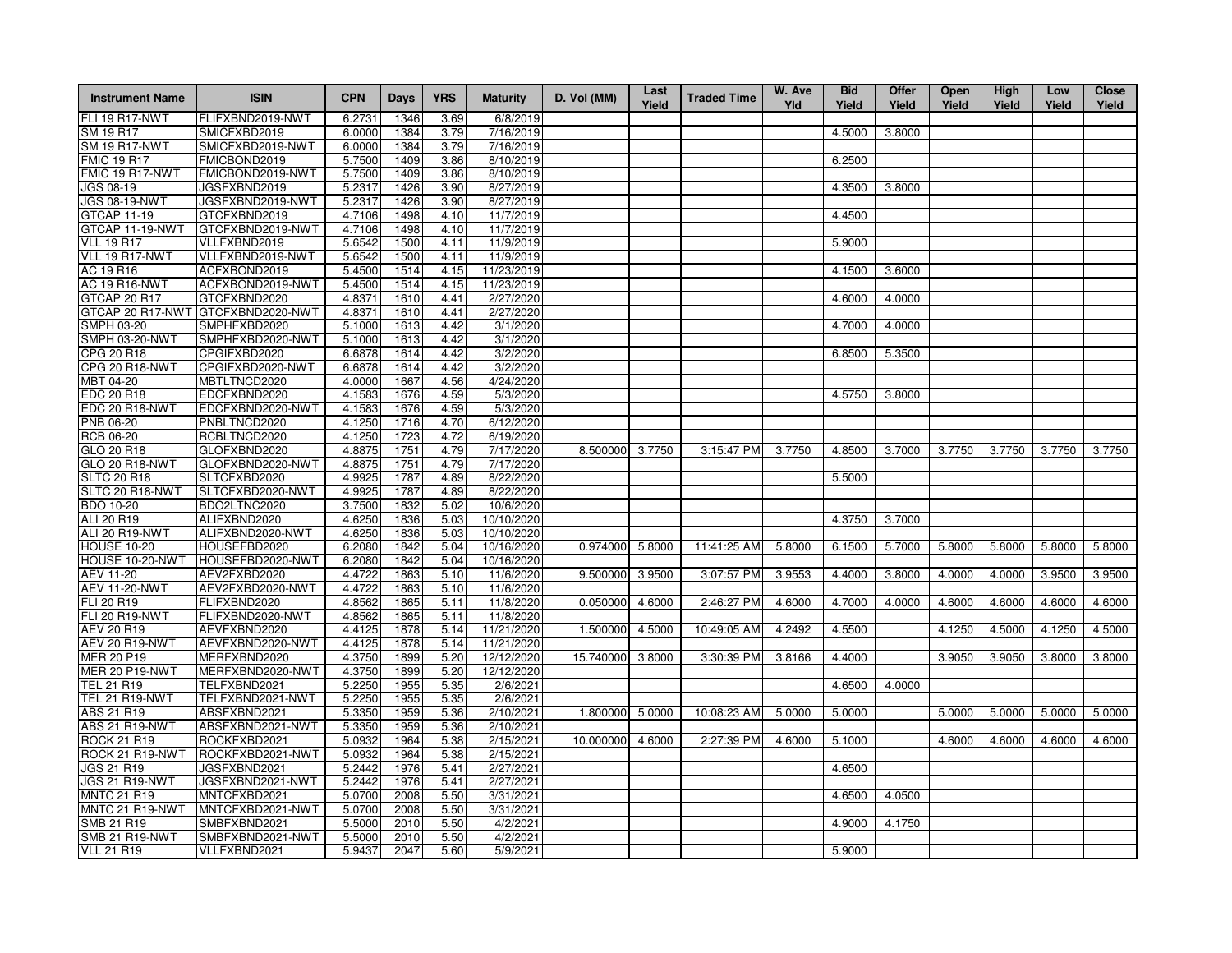| <b>Instrument Name</b> | <b>ISIN</b>                       | <b>CPN</b> | Days | <b>YRS</b> | <b>Maturity</b> | D. Vol (MM) | Last<br>Yield | <b>Traded Time</b> | W. Ave<br>Yld | <b>Bid</b><br>Yield | Offer<br>Yield | Open<br>Yield | High<br>Yield | Low<br>Yield | <b>Close</b><br>Yield |
|------------------------|-----------------------------------|------------|------|------------|-----------------|-------------|---------------|--------------------|---------------|---------------------|----------------|---------------|---------------|--------------|-----------------------|
| VLL 21 R19-NWT         | VLLFXBND2021-NWT                  | 5.9437     | 2047 | 5.60       | 5/9/2021        |             |               |                    |               |                     |                |               |               |              |                       |
| AC 05-21               | ACFXBOND2021                      | 6.8000     | 2050 | 5.61       | 5/12/2021       | 1.000000    | 4.0000        | 2:30:40 PM         | 4.0000        | 4.2500              | 3.6500         | 4.0000        | 4.0000        | 4.0000       | 4.0000                |
| AC 05-21-NWT           | ACFXBOND2021-NWT                  | 6.8000     | 2050 | 5.61       | 5/12/2021       |             |               |                    |               |                     |                |               |               |              |                       |
| <b>SM 21 R19</b>       | SMICFXBD2021                      | 5.2958     | 2057 | 5.63       | 5/19/2021       | 5.600000    | 4.1510        | 2:24:31 PM         | 4.1510        | 4.8000              | 4.1500         | 4.1510        | 4.1510        | 4.1510       | 4.1510                |
| <b>SM 21 R19-NWT</b>   | SMICFXBD2021-NWT                  | 5.2958     | 2057 | 5.63       | 5/19/2021       |             |               |                    |               |                     |                |               |               |              |                       |
| CHI 21 R19             | CHIFXBND2021                      | 5.3200     | 2075 | 5.68       | 6/6/2021        |             |               |                    |               | 5.5000              |                |               |               |              |                       |
| CHI 21 R19-NWT         | CHIFXBND2021-NWT                  | 5.3200     | 2075 | 5.68       | 6/6/2021        |             |               |                    |               |                     |                |               |               |              |                       |
| GTCAP 21 R19           | GTCFXBND2021                      | 5.1965     | 2137 | 5.85       | 8/7/2021        |             |               |                    |               | 4.7500              |                |               |               |              |                       |
|                        | GTCAP 21 R19-NWT GTCFXBND2021-NWT | 5.1965     | 2137 | 5.85       | 8/7/2021        |             |               |                    |               |                     |                |               |               |              |                       |
| <b>SMPH 21 R19</b>     | SMPHFXBD2021                      | 5.2006     | 2162 | 5.92       | 9/1/2021        |             |               |                    |               | 4.9000              |                |               |               |              |                       |
| SMPH 21 R19-NWT        | SMPHFXBD2021-NWT                  | 5.2006     | 2162 | 5.92       | 9/1/2021        |             |               |                    |               |                     |                |               |               |              |                       |
| CPG 21 R20             | CPGIFXBD2021                      | 6.9758     | 2163 | 5.92       | 9/2/2021        |             |               |                    |               | 7.2500              |                |               |               |              |                       |
| CPG 21 R20-NWT         | CPGIFXBD2021-NWT                  | 6.9758     | 2163 | 5.92       | 9/2/2021        |             |               |                    |               |                     |                |               |               |              |                       |
| AP 21 R19              | APCFXBND2021                      | 5.2050     | 2171 | 5.94       | 9/10/2021       |             |               |                    |               | 5.0000              |                |               |               |              |                       |
| AP 21 R19-NWT          | APCFXBND2021-NWT                  | 5.2050     | 2171 | 5.94       | 9/10/2021       |             |               |                    |               |                     |                |               |               |              |                       |
| MBT 11-21              | MBTLTNCD2021                      | 4.2500     | 2243 | 6.14       | 11/21/2021      |             |               |                    |               |                     |                |               |               |              |                       |
| FLI 21 R20             | FLIFXBND2021                      | 5.4000     | 2256 | 6.18       | 12/4/2021       | 1.000000    | 4.5500        | 10:32:52 AM        | 4.5500        | 4.9000              | 4.3000         | 4.5500        | 4.5500        | 4.5500       | 4.5500                |
| <b>FLI 21 R20-NWT</b>  | FLIFXBND2021-NWT                  | 5.4000     | 2256 | 6.18       | 12/4/2021       |             |               |                    |               |                     |                |               |               |              |                       |
| <b>RLC 02-22</b>       | RLCFXBND2022                      | 4.8000     | 2337 | 6.40       | 2/23/2022       |             |               |                    |               | 4.9500              | 4.3000         |               |               |              |                       |
| <b>RLC 02-22-NWT</b>   | RLCFXBND2022-NWT                  | 4.8000     | 2337 | 6.40       | 2/23/2022       |             |               |                    |               |                     |                |               |               |              |                       |
| SMB 22 R19             | SMBFXBND2022                      | 6.6000     | 2375 | 6.50       | 4/2/2022        |             |               |                    |               | 5.0500              | 4.6000         |               |               |              |                       |
| <b>SMB 22 R19-NWT</b>  | SMBFXBND2022-NWT                  | 6.6000     | 2375 | 6.50       | 4/2/2022        |             |               |                    |               |                     |                |               |               |              |                       |
| ALI 22 R19             | ALIFXBND2022                      | 6.0000     | 2400 | 6.57       | 4/27/2022       |             |               |                    |               | 4.7450              | 4.0000         |               |               |              |                       |
| ALI 22 R19-NWT         | ALIFXBND2022-NWT                  | 6.0000     | 2400 | 6.57       | 4/27/2022       |             |               |                    |               |                     |                |               |               |              |                       |
| ALI 22 4.5             | ALI2FXBD2022                      | 4.5000     | 2402 | 6.58       | 4/29/2022       | 4.000000    | 4.1500        | 11:37:11 AM        | 4.1500        | 4.5000              | 4.1500         | 4.1500        | 4.1500        | 4.1500       | 4.1500                |
| ALI 22 4.5-NWT         | ALI2FXBD2022-NWT                  | 4.5000     | 2402 | 6.58       | 4/29/2022       |             |               |                    |               |                     |                |               |               |              |                       |
| <b>SLTC 22 R20</b>     | SLTCFXBD2022                      | 5.5796     | 2425 | 6.64       | 5/22/2022       | 1.000000    | 5.2000        | 11:39:39 AM        | 5.2000        | 5.8750              | 4.4000         | 5.2000        | 5.2000        | 5.2000       | 5.2000                |
| SLTC 22 R20-NWT        | SLTCFXBD2022-NWT                  | 5.5796     | 2425 | 6.64       | 5/22/2022       |             |               |                    |               |                     |                |               |               |              |                       |
| HOUSE 22 R20           | HOUSEFBD2022                      | 6.1310     | 2480 | 6.79       | 7/16/2022       |             |               |                    |               | 6.5500              |                |               |               |              |                       |
|                        | HOUSE 22 R20-NWT HOUSEFBD2022-NWT | 6.1310     | 2480 | 6.79       | 7/16/2022       |             |               |                    |               |                     |                |               |               |              |                       |
| SM 22 R19              | SMICFXBD2022                      | 6.9442     | 2480 | 6.79       | 7/16/2022       | 3.500000    | 4.5000        | 2:29:25 PM         | 4.5357        | 4.9000              |                | 4.5500        | 4.5500        | 4.5000       | 4.5000                |
| <b>SM 22 R19-NWT</b>   | SMICFXBD2022-NWT                  | 6.9442     | 2480 | 6.79       | 7/16/2022       |             |               |                    |               |                     |                |               |               |              |                       |
| AEV 22 R20             | AEVFXBND2022                      | 5.0056     | 2501 | 6.85       | 8/6/2022        | 1.000000    | 4.6250        | 11:31:21 AM        | 4.6250        | 4.9000              | 4.5500         | 4.6250        | 4.6250        | 4.6250       | 4.6250                |
| <b>AEV 22 R20-NWT</b>  | AEVFXBND2022-NWT                  | 5.0056     | 2501 | 6.85       | 8/6/2022        |             |               |                    |               |                     |                |               |               |              |                       |
| FLI 22 R20             | FLIFXBND2022                      | 5.3567     | 2515 | 6.89       | 8/20/2022       |             |               |                    |               | 5.0000              | 4.8000         |               |               |              |                       |
| <b>FLI 22 R20-NWT</b>  | FLIFXBND2022-NWT                  | 5.3567     | 2515 | 6.89       | 8/20/2022       |             |               |                    |               |                     |                |               |               |              |                       |
| GTCAP 23 R20           | GTCFXBND2023                      | 5.0937     | 2706 | 7.41       | 2/27/2023       |             |               |                    |               | 6.5000              |                |               |               |              |                       |
|                        | GTCAP 23 R20-NWT GTCFXBND2023-NWT | 5.0937     | 2706 | 7.41       | 2/27/2023       |             |               |                    |               |                     |                |               |               |              |                       |
| EDC 23 R19             | EDCFXBND2023                      | 4.7312     | 2771 | 7.59       | 5/3/2023        |             |               |                    |               | 6.0000              |                |               |               |              |                       |
| EDC 23 R19-NWT         | EDCFXBND2023-NWT                  | 4.7312     | 2771 | 7.59       | 5/3/2023        |             |               |                    |               |                     |                |               |               |              |                       |
| GLO 23 R20             | GLOFXBND2023                      | 5.2792     | 2846 | 7.79       | 7/17/2023       |             |               |                    |               | 5.0000              |                |               |               |              |                       |
| GLO 23 R20-NWT         | GLOFXBND2023-NWT                  | 5.2792     | 2846 | 7.79       | 7/17/2023       |             |               |                    |               |                     |                |               |               |              |                       |
| <b>FLI 23 R20</b>      | FLIFXBND2023                      | 5.4333     | 2960 | 8.10       | 11/8/2023       |             |               |                    |               | 5.5500              |                |               |               |              |                       |
| <b>FLI 23 R20-NWT</b>  | FLIFXBND2023-NWT                  | 5.4333     | 2960 | 8.10       | 11/8/2023       |             |               |                    |               |                     |                |               |               |              |                       |
| AEV 23 R20             | AEVFXBND2023                      | 4.6188     | 2973 | 8.14       | 11/21/2023      |             |               |                    |               | 5.5000              |                |               |               |              |                       |
| AEV 23 R20-NWT         | AEVFXBND2023-NWT                  | 4.6188     | 2973 | 8.14       | 11/21/2023      |             |               |                    |               |                     |                |               |               |              |                       |
| <b>FDC 24 R21</b>      | FDCFXBND2024                      | 6.1458     | 3037 | 8.31       | 1/24/2024       |             |               |                    |               | 5.5000              |                |               |               |              |                       |
| FDC 24 R21-NWT         | FDCFXBND2024-NWT                  | 6.1458     | 3037 | 8.31       | 1/24/2024       |             |               |                    |               |                     |                |               |               |              |                       |
| ALI 24 R20             | ALIFXBND2024                      | 5.0000     | 3043 | 8.33       | 1/30/2024       | 0.250000    | 4.8500        | 3:07:47 PM         | 4.8500        | 4.8500              | 4.5000         | 4.8500        | 4.8500        | 4.8500       | 4.8500                |
| ALI 24 R20-NWT         | ALIFXBND2024-NWT                  | 5.0000     | 3043 | 8.33       | 1/30/2024       |             |               |                    |               |                     |                |               |               |              |                       |
| <b>TEL 24 R21</b>      | TELFXBND2024                      | 5.2813     | 3050 | 8.35       | 2/6/2024        |             |               |                    |               | 5.0000              |                |               |               |              |                       |
| TEL 24 R21-NWT         | TELFXBND2024-NWT                  | 5.2813     | 3050 | 8.35       | 2/6/2024        |             |               |                    |               |                     |                |               |               |              |                       |
| <b>JGS 24 R20</b>      | JGSFXBND2024                      | 5.3000     | 3071 | 8.41       | 2/27/2024       |             |               |                    |               | 5.1000              |                |               |               |              |                       |
| <b>JGS 24 R20-NWT</b>  | JGSFXBND2024-NWT                  | 5.3000     | 3071 | 8.41       | 2/27/2024       |             |               |                    |               |                     |                |               |               |              |                       |